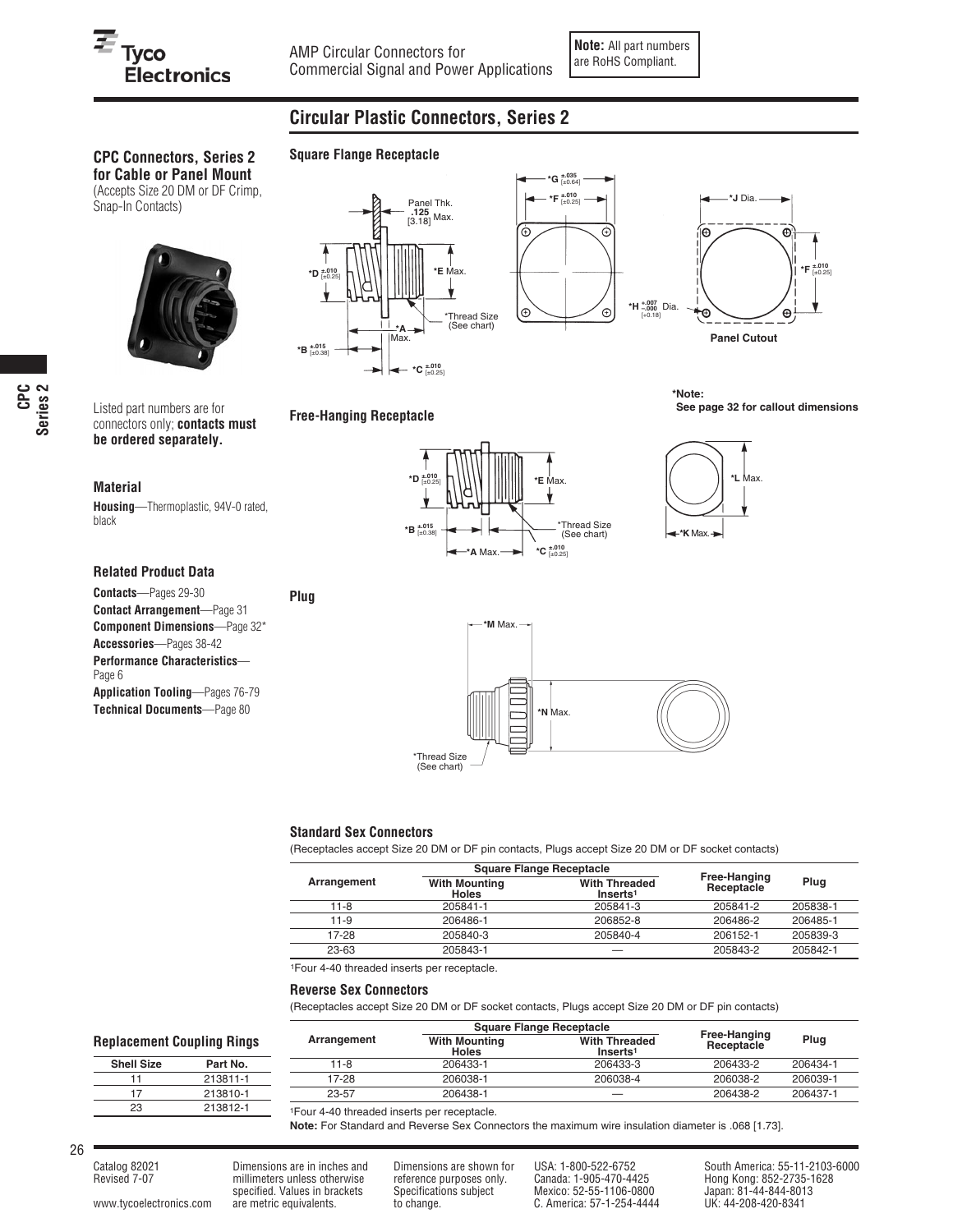**Note:** All part numbers are RoHS Compliant.

## **Circular Plastic Connectors, Series 2** (Continued)

#### **Receptacles, Printed Circuit Board Mount**

with .025 [0.64] sq. solder tails



#### **Material and Finish**

**Housing**—Thermoplastic, 94V-0 rated, black

#### **Contacts**—

**A**—Duplex plated gold flash on entire contact with .000030 [0.00076] min. gold on contact engagement area, tin on the termination area, all over .000050 [0.00127] min. nickel underplating **B**-Plated gold flash on the entire

contact, tin on the termination area

#### **Related Product Data**

**Contact Arrangement**—Page 31 **Performance Characteristics**— Page 6

**Technical Documents**—Page 80 **Accessories**—Pages 38-42





#### **Standard Sex (Posted Pin Contacts)**

| Arrangement                                 |                                 | <b>Receptacle Assemblies</b>         | <b>Dimensions</b> |              | Contact               |
|---------------------------------------------|---------------------------------|--------------------------------------|-------------------|--------------|-----------------------|
| No. of<br>Shell<br>Size<br><b>Positions</b> | <b>Mounting</b><br><b>Holes</b> | 4-40 Threaded<br>Insets <sup>1</sup> | A                 | в            | <b>Finish</b><br>Code |
| $11-9$                                      | 1-206852-2                      |                                      | .125<br>3.18      | .230<br>5.84 | A                     |
|                                             | 1-206852-1                      |                                      | .352<br>8.94      | .230<br>5.84 | A                     |
| 17-28                                       | 1-207369-1                      |                                      | .125<br>3.18      | .230<br>5.84 | A                     |
|                                             | 1-207369-3                      |                                      | .352<br>8.94      | .230<br>5.84 | A                     |
| 23-63                                       | 1-206455-2                      |                                      | .227<br>5.77      | .338<br>8.59 | A                     |
|                                             | 1-206455-1                      |                                      | .449<br>11.40     | .338<br>8.59 | A                     |

1Four 4-40 threaded inserts per receptacle.

#### **Reverse Sex (Posted Socket Contacts)**

| Arrangement                                        |                                 | <b>Receptacle Assemblies</b>          | <b>Dimensions</b> |              | Contact               |
|----------------------------------------------------|---------------------------------|---------------------------------------|-------------------|--------------|-----------------------|
| Shell<br>No. of<br><b>Positions</b><br><b>Size</b> | <b>Mounting</b><br><b>Holes</b> | 4-40 Threaded<br>Inserts <sup>1</sup> | А                 | в            | <b>Finish</b><br>Code |
| $11 - 8$                                           | 1-208657-1                      |                                       | .352<br>8.94      | .285<br>7.24 | A                     |
|                                                    |                                 | 1-208657-0                            | .574<br>14.58     | .230<br>7.24 | A                     |
| 17-28                                              | 1-207216-6                      |                                       | .125<br>3.18      | .230<br>5.84 | B                     |
|                                                    | 1-207216-7                      |                                       | .352<br>8.94      | .230<br>5.84 | A                     |
| 23-57                                              | 1-796329-1                      |                                       | .232<br>5.89      | .333<br>8.46 | A                     |

1Four 4-40 threaded inserts per receptacle.

#### **Other Available Posted Contacts**

Tyco Electronics can make available contacts with various solder tail lengths for loading into the standard or reverse sex, square flange receptacles for applications requiring custom solder tail lengths.



www.tycoelectronics.com are metric equivalents. to change. C. America: 57-1-254-4444

millimeters unless otherwise reference purposes only. Canada: 1-905-470-4425 Hong Kong: 852-2735-1<br>specified. Values in brackets Specifications subject Mexico: 52-55-1106-0800 Japan: 81-44-844-8013 specified. Values in brackets Specifications subject Mexico: 52-55-1106-0800 Japan: 81-44-844-801<br>are metric equivalents. to change. C. America: 57-1-254-4444 UK: 44-208-420-8341

Catalog 82021 Dimensions are in inches and Dimensions are shown for USA: 1-800-522-6752 South America: 55-11-2103-6000<br>Revised 7-07 millimeters unless otherwise reference purposes only. Canada: 1-905-470-4425 Hong Kong: 85

27